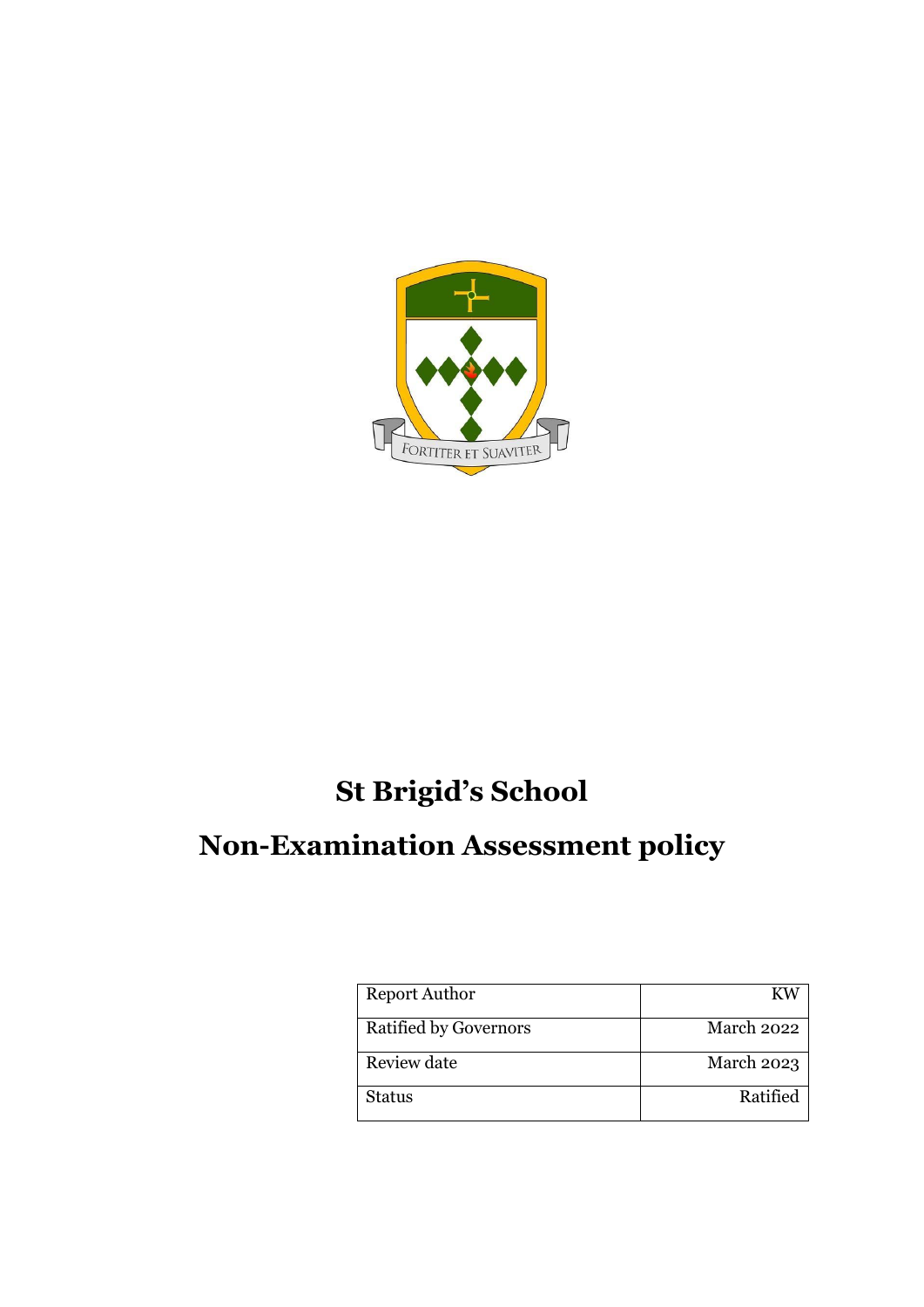## **Non-Examination Assessment Policy**

## **Definition**

Non-examination assessment is a form of internal assessment for reformed GCSE qualifications where it is the only valid means of assessing essential knowledge and skills that cannot be tested by timed written papers. Non-Examination Assessment applies control over internal assessment at three points: Task setting, task taking and task marking.

## **Responsibilities**

#### **Head of Centre:**

• To be familiar with Joint Council for Qualifications (JCQ) instructions for conducting Non-Examination Assessments.

• Responsible to relevant GCSE awarding bodies to ensure that all Non-Examination Assessments are conducted according to qualification specifications.

#### **Examinations Officer:**

• To be familiar with JCQ instructions for conducting Non-Examination Assessments and other related JCQ documents.

• To be familiar with general instructions relating to Non-Examination Assessments from each relevant GCSE awarding body.

• In collaboration with Curriculum Manager / Teachers in Charge of Subject, to submit Non-Examination Assessment marks to the relevant awarding body.

• In collaboration with Curriculum Manager / Teachers in Charge of Subject, dispatch students' assessments for moderation.

• In collaboration with Curriculum Manager / Teachers in Charge of Subject, make appropriate arrangements for the security of Non-Examination Assessment materials.

#### **Curriculum Manager**:

• To be familiar with JCQ instructions for conducting Non-Examination Assessments.

• To understand and comply with specific instructions relating to Non-Examination Assessments for the relevant GCSE awarding body.

• Ensure that individual teachers understand their responsibilities with regard to Non-Examination Assessments.

• Ensure that they use the correct task for the year of submission and take care to distinguish between tasks and requirements for legacy and new specifications.

•To obtain confidential materials/tasks set by awarding bodies in sufficient time to prepare for the assessment(s) and ensure that such materials are stored securely at all times.

•To undertake appropriate departmental standardisation of Non-Examination **Assessments** 

• In collaboration with the Examinations Officer, to submit Non-Examination Assessment marks to the relevant awarding body.

• In collaboration with the Examinations Officer dispatch students' assessments for moderation.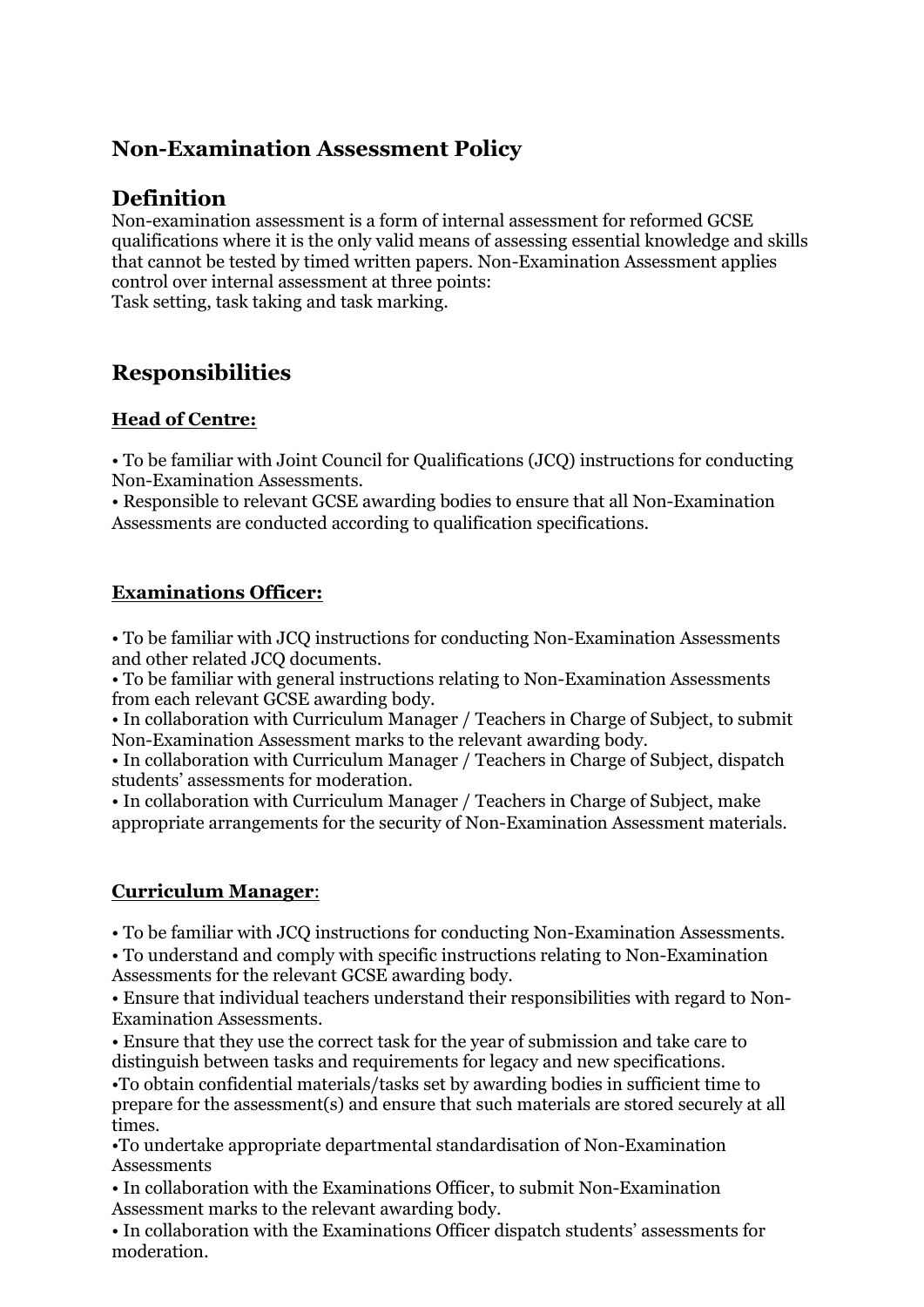• In collaboration with the Examinations Officer, make appropriate arrangements for the security of Non-Examination Assessment materials.

### **ALNCO:**

• To be familiar with JCQ instructions for conducting Non-Examination Assessments with reference to special access arrangements

• In collaboration with the Examinations Officer Co-ordinate requests for special access arrangements.

#### **Subject Teachers:**

• Make pupils fully aware of the JCQ Non- Examination Assessment regulations, timings, etc.

• Supervise assessments (at the specified level of control). Undertake the tasks required under the regulations, only permitting assistance to students as the specifications allow.

• Ensure that students and supervising teacher(s) sign authentication forms on completion of an assessment.

• Mark internally assessed components using the mark schemes provided by the awarding body. Via the subject teacher, submit marks through the exams office to the awarding body when required, keeping a record of the marks awarded. (Where assessments are marked internally teachers may disclose marks to candidates provided that it is made clear that the moderation process may result in changes to marks. They should NOT attempt to convert marks to grades in advance of the publication of results.)

• Take part in appropriate departmental standardisation of Non-Examination Assessments.

Retain candidates' work securely between assessment sessions (if more than one). • Post-completion, retain candidates' work securely until the closing date for enquiries about results. In the event that an enquiry is submitted, retain candidates' work securely until the outcome of the enquiry and any subsequent appeal has been conveyed to the centre.

• Ask the special educational needs coordinator (ALNCO) and the Examinations Officer for any assistance required for the administration and management of access arrangements.

### **Pupils:**

Understand and follow the JCQ guidelines and rules for Non-Examination Assessments. Complete Non-Examination Assessments to the best of their ability.

#### **Task Setting**

In accordance with specific GCSE awarding body guidelines, Curriculum Managers will be responsible for the selection of Non-Examination Assessment tasks from an approved list or for setting appropriate centre specific tasks.

Subject Teachers will ensure that students understand the assessment criteria for any given assessment task.

## **Task Taking**

•Unless the awarding body's specification says otherwise, the following arrangements will apply.

•In accordance with JCQ regulations, invigilators and JCQ *No Mobile Phone* & *Warning to Candidates* posters are NOT required.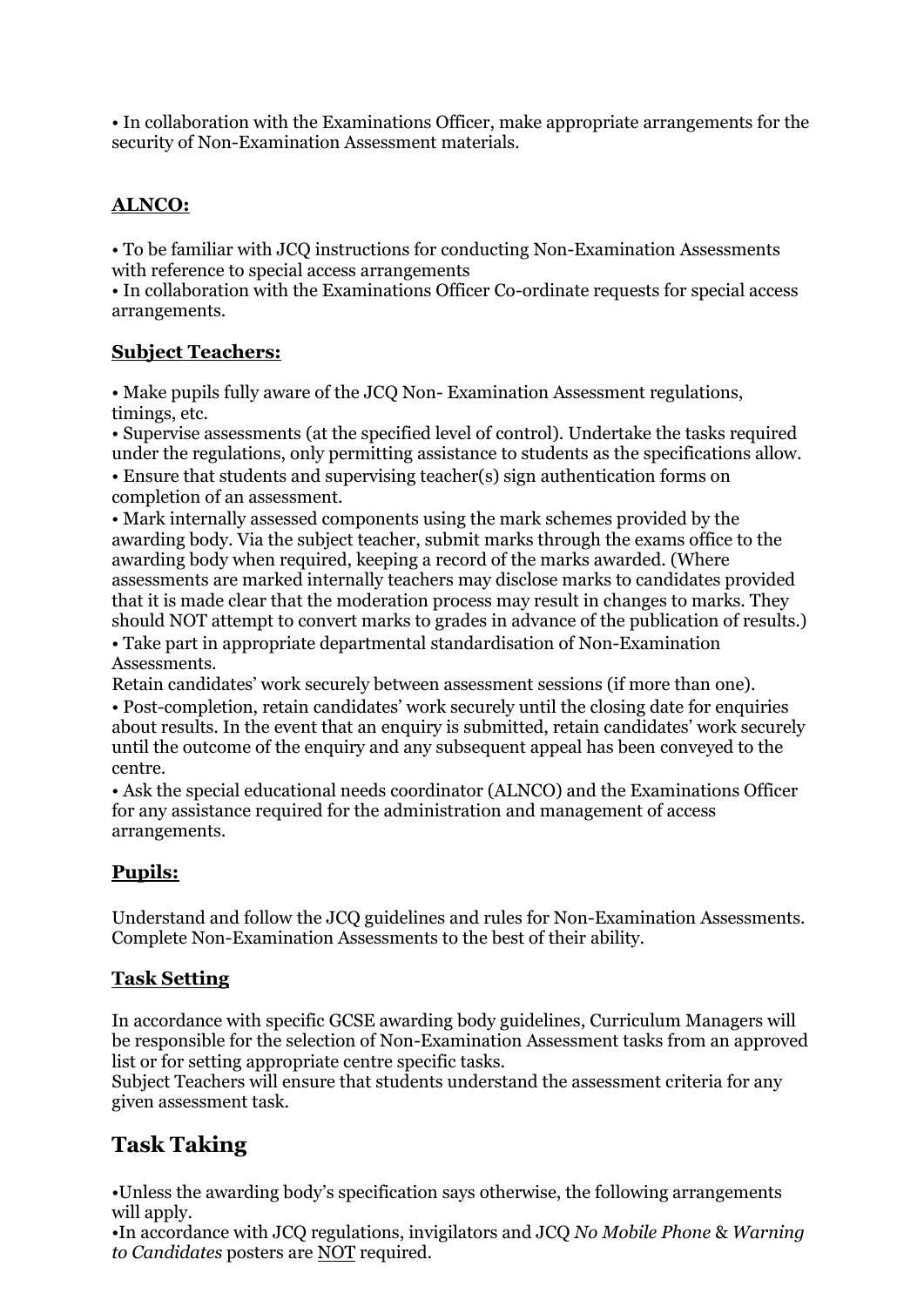•Teachers will ensure there is sufficient supervision (in accordance with awarding body requirements) to ensure that work can be authenticated as the candidate's own work. They will also ensure that they keep a record of each candidate's contribution in group work, where applicable. Teachers will also ensure candidates understand the need to reference work, give guidance on how to do this and make sure they are aware that they must not plagiarise other material.

•Teachers can provide candidates with general feedback and allow candidates to revise and re-draft work but must not provide model answers or writing frames specific to the task nor assess the work and then allow the candidate to revise it. Any assistance given must be recorded and taken into account when marking the work. Explicitly prohibited assistance must not be given and no assistance should be given if there is no means to record it and take account of it in the marking. Failure to follow this procedure constitutes malpractice.

•Teachers must be aware of the awarding body's restrictions with regard to access to resources. In formally supervised sessions candidates can only usually take in preparatory notes, they must not introduce new resources between formally supervised sessions. Materials must be collected and stored securely at the end of each session and not be accessible to candidates.

## **Authentication**

•Candidates and teachers must sign the appropriate authentication declarations and these must be kept on file until the deadline for enquiry about results has passed or until any appeal, malpractice or other results enquiry has been completed, whichever is later.

## **Task Marking**

•Teachers are responsible for marking work in accordance with the marking criteria. Annotation should be used to provide evidence to indicate how and why marks have been awarded to facilitate the standardisation of marking within the centre. •The centre may disclose marks to candidates provided that it is made clear that the moderation process may result in changes to marks. Centres should not attempt to convert marks to grades in advance of the publication of results.

•Centres must ensure that the internal standardisation of marks across assessors and teaching groups takes place. They should retain evidence of internal standardisation and keep candidates' work in secure storage until after the closing date for enquiries about results.

# **Enquiries about results**

•Internally assessed component results cannot be reviewed individually. A review of moderation of the cohort is possible but only if an adjustment was made to the centre's marks by the awarding body.

# **Factors affecting individual candidates**

•If a candidate misses part of a Non-Examination Assessment task through absence, an alternative supervised session will be organised.

•The school will follow the procedures set out in JCQ guidelines if assessment tasks are lost or accidentally destroyed at the school.

•Special Access Arrangements will be agreed according to the published JCQ guidance on Access Arrangements. The school will consider requests to repeat Non-examination assessment tasks if they are made before marks have been submitted to the relevant